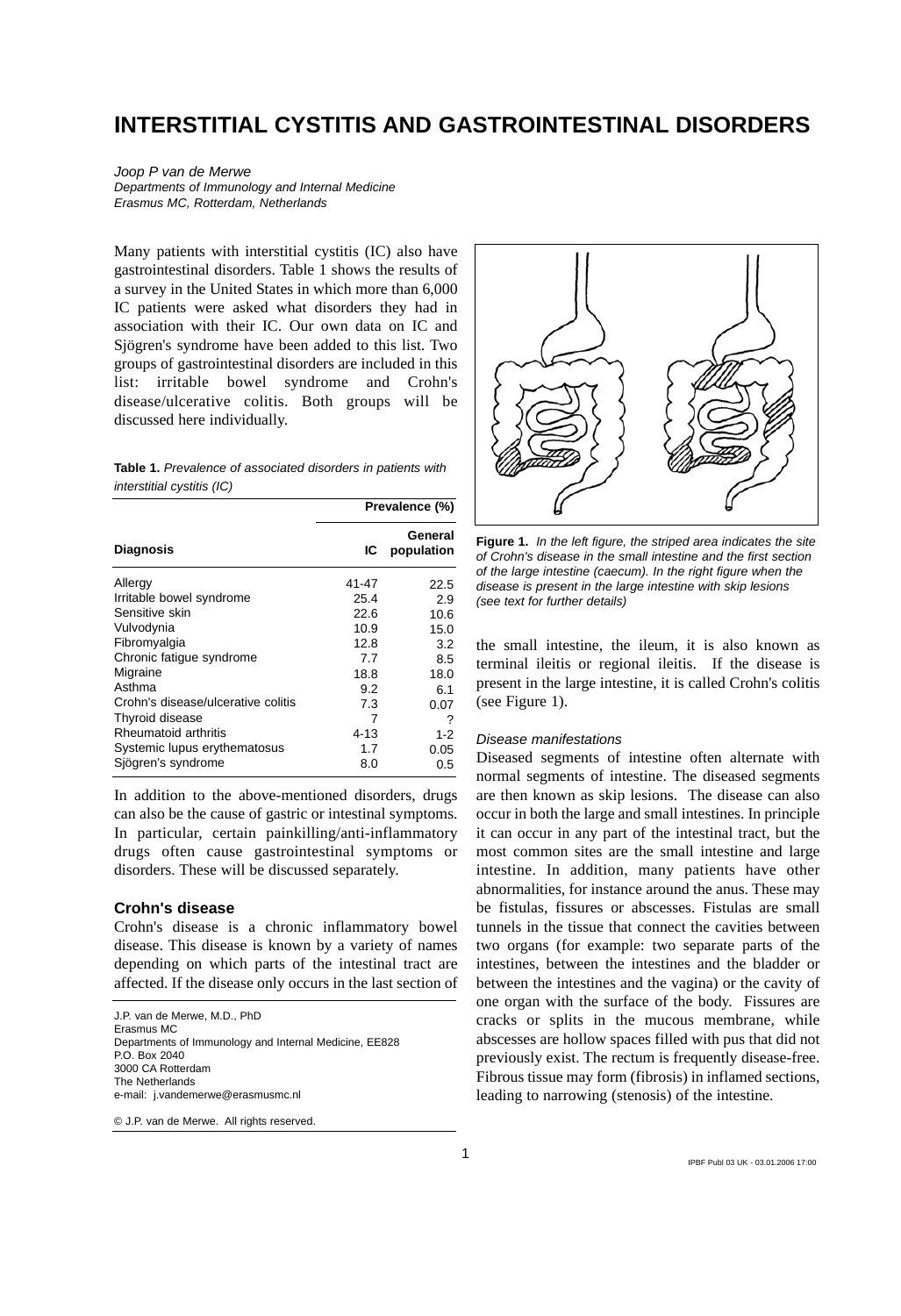#### *Type of inflammation*

Sections of intestine that are affected are often swollen by the inflammation. Examination of intestinal tissue under the microscope often shows that the inflamed tissue contains many lymphocytes and granulomas. Granulomas are accumulations of specific cells that do not normally occur in the tissue, surrounded by lymphocytes. The inflammation is often present in all layers of the intestine. The mucous membrane, the innermost layer of the intestine, is often swollen (oedema), greatly engorged with an excess of blood (hyperaemia) and may be ulcerated.

### *Symptoms*

The symptoms of the disease partly depend on the site(s) of the inflammation. The disease frequently begins gradually and the time that elapses between the first symptoms and the time when it is diagnosed is often four years.

If the disease is only present in the small intestine, the symptoms often consist of abdominal cramp (particularly after meals), weight loss and diarrhoea. If the disease is in the large intestine, the stools may often contain blood, which can also of course result in loose stools. In addition, patients with Crohn's disease are often anaemic for a number of reasons such as chronic blood loss, the inflammation itself, folic acid deficiency (in the case of inflammation of the jejunum) or a vitamin  $B_{12}$  deficiency (if the last section of the small intestine, the ileum, is affected).

Crohn's disease is not always restricted to the intestines. Extra-intestinal symptoms (outside the intestines) may also occur in this disease (see Table 2).

### *Extra-intestinal symptoms of Crohn's disease*

### Pyoderma gangraenosum

Pyoderma gangraenosum is a non-bacterial, ulcerative inflammatory condition of the skin. This disorder can be very persistent and mainly occurs in serious forms of Crohn's disease or ulcerative colitis (see below).

**Table 2.** *Possible complications of Crohn's disease that can occur outside the intestines (see text for further details)*

### **extra-intestinal symptoms (= outside the intestines)**

- · pyoderma gangrenosum
- · erythema nodosum
- · aphthae
- · inflamed eyes: cornea (conjunctivitis) , iris, sclera (scleritis)
- · sclerosing cholangitis (narrowing of the bile ducts)
- · inflammation of joints (especially large joints, asymmetric)
- · sacroiliitis (pelvis) and spondylitis (vertebrae)
- · spondylitis ankylopoietica (=Bechterew's disease)

# 2 IPBF Publ 03 UK - 03.01.2006 17:00

### Erythema nodosum

Erythema nodosum is inflammation of subcutaneous tissue, usually on the front of the lower legs. Erythema nodosum also occurs in numerous other diseases such as tuberculosis, sarcoidosis, streptococcal infections and as a hypersensitivity reaction to certain drugs, especially those containing sulpha.

### Aphthae

Aphthae are ulcers in the mouth that may likewise be found in many other disorders.

#### Inflammation of the eyes

Inflammation of the eyes may occur, such as that of the cornea (conjunctivitis), iris (iridocyclitis, uveitis) and sclera (scleritis).

## **Arthritis**

Arthritis (inflammation of joints) is mainly seen in Crohn's disease in the large intestine and also in ulcerative colitis. It frequently concerns the large joints such as ankle or knee, often asymmetrically.

### Spondylitis ankylopoietica

Spondylitis ankylopoietica (= Bechterew's disease) is an inflammatory condition of the joints of the pelvis and spinal column. The hip and shoulder joints may also be affected, but other joints are less common. People with Crohn's disease or colitis ulcerosa are more susceptible to this disease than others. Many patients with spondylitis ankylopoietica have a specific blood group of the so-called HLA system ("transplantation antigens"), the HLA-B27 type. This blood group normally occurs in 10% of the population as opposed to 90% of the people with spondylitis ankylopoietica.

### *Cause*

Although the cause of Crohn's disease is unknown, it is often assumed to be an autoimmune disease. It occurs in approximately 1 in 10,000 people and is just as common in men as in women. Although there may frequently be more than 1 person in a family affected by the disease, there is no evidence that the disease is contagious.

### *Treatment*

Crohn's disease is treated with anti-inflammatory drugs, ranging from prednisone, sulphasalazine and azathioprine to more modern, often still experimental drugs that suppress the immune system. If sections of intestine have become narrow as a result of the formation of fibrous tissue, the only possible treatment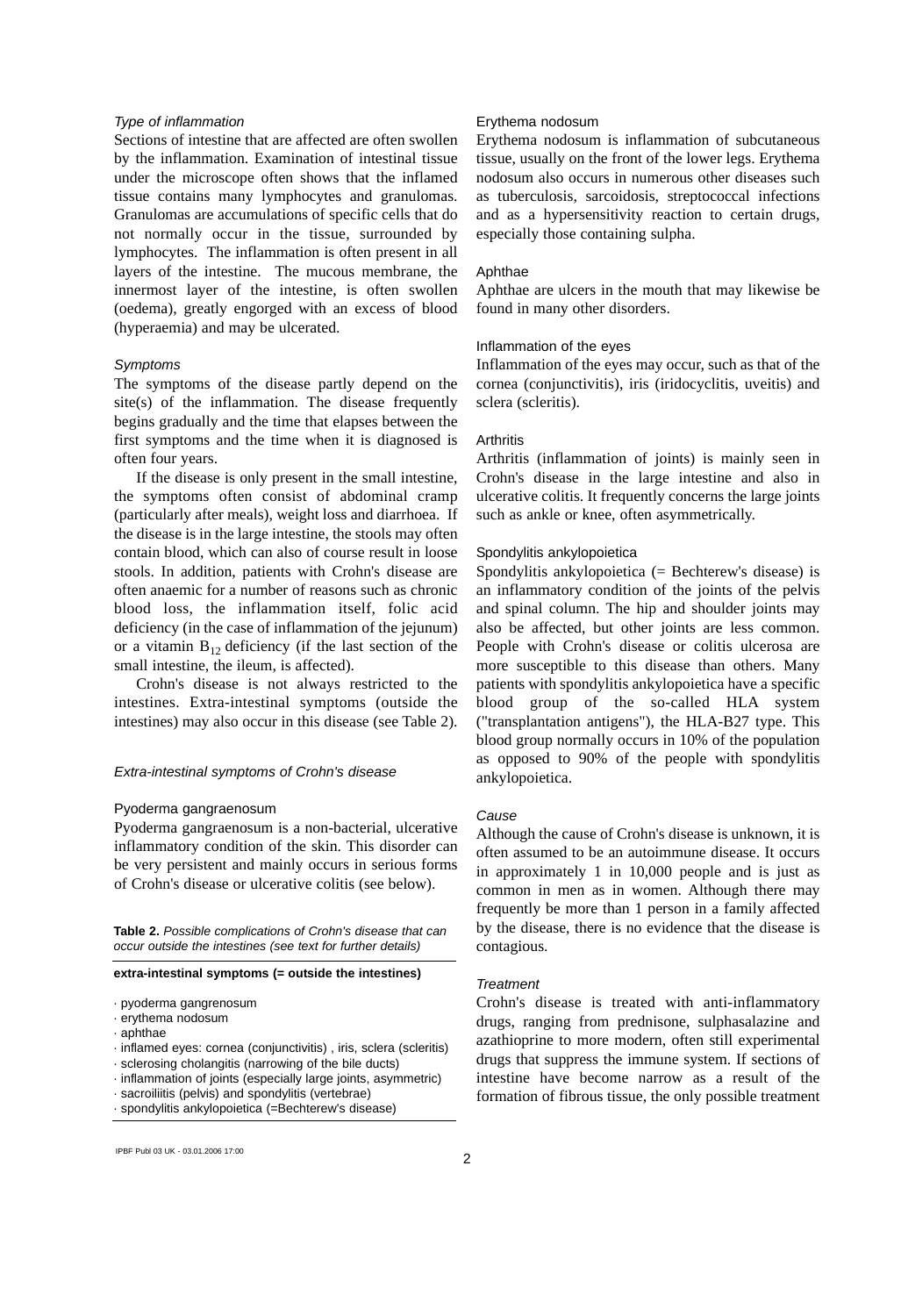

**Figure 2.** *In the left figure, the striped areas indicate ulcerative colitis in the rectum and in the right figure they show the presence of the disease throughout the large intestine (see text for further details)* 

may be for the diseased sections of the intestine to be removed surgically. Because Crohn's disease often recurs in other sections of the intestine, the greatest restraint is exercised with regard to surgery.

### **Ulcerative colitis**

Ulcerative colitis is an intestinal disease that resembles Crohn's disease but has a number of significant differences. Ulcerative colitis only occurs in the large intestine (colon), sometimes only in the rectum, but never in other parts of the intestine (see Figure 2). The disease often begins quite suddenly, formation of fibrous tissue with stenosis rarely occurs and fistulas virtually never.

#### Symptoms

The main symptoms of ulcerative colitis are loss of blood from the rectum, diarrhoea, fever, abdominal pain and weight loss. Periods with disease symptoms alternate with symptom-free periods. The disease is limited to the mucous membrane and does not penetrate the entire wall of the intestine. Fistulas are rare and granulomas virtually never occur in the tissue.

As in the case of Crohn's disease, extra-intestinal symptoms may also occur. The cause of ulcerative colitis is unknown. In general terms, treatment is similar to that of Crohn's disease.

# **Irritable bowel syndrome**

Irritable bowel syndrome (IBS) is not an inflammatory condition of the intestines like the diseases discussed above, but is a disorder of the function of the intestines,

possibly the motor function (movement) of the intestines. The symptoms are an abnormal pattern of bowel movements and abdominal pain. There are two types of IBS. In 20% of the people with irritable bowel syndrome, the problem solely consists of painless diarrhoea. In the remaining 80%, the symptoms consist of abdominal pain, diarrhoea or constipation, or constipation alternating with diarrhoea. This form is also sometimes called *spastic bowel* or *spastic colitis*. IBS generally starts in adulthood and is seen 4x more frequently in women than in men.

### Disease manifestations

The diarrhoea only occurs during the daytime and is usually a question of small amounts. The diarrhoea may be exacerbated by eating and emotional stress. There is often mucus with the stools but not blood (unless the constipation has also caused haemorrhoids).

**Table 3.** *Adaptation of diet and lifestyle as treatment for irritable bowel syndrome*

**1. high-fibre "bulk"-forming foods**  examples: bran, psyllium *gradually* increase the quantity and drink plenty of liquids

fibre binds moisture: liquid stools become more solid while hard stools become softer

in 20%: first of all an increase in symptoms, after a few weeks an improvement

**2. do not ignore the urge to have a bowel movement**  get into the habit of going to the toilet at a fixed time every day (after breakfast)

#### **3. diet**:

symptoms may be exacerbated by coffee, sorbitol (artificial sweetener), milk products, certain vegetables, cabbage

#### **4. change your lifestyle**

eat, exercise and relax on a regular basis

### **5. diarrhoea**

if necessary, loperamide 2 mg (Imodium®) for preventive and occasional use

### **6. gas**

- · eat slowly
- · do not chew chewing-gum
- · do not drink carbonated drinks or drinks containing caffeine
- · do not use artificial sweeteners (sorbitol)
- · do not eat cabbage
- **7. avoid non-steroidal anti-inflammatory drugs**  NSAIDs for short, also called prostaglandin synthesis inhibitors this group of drugs causes or increases constipation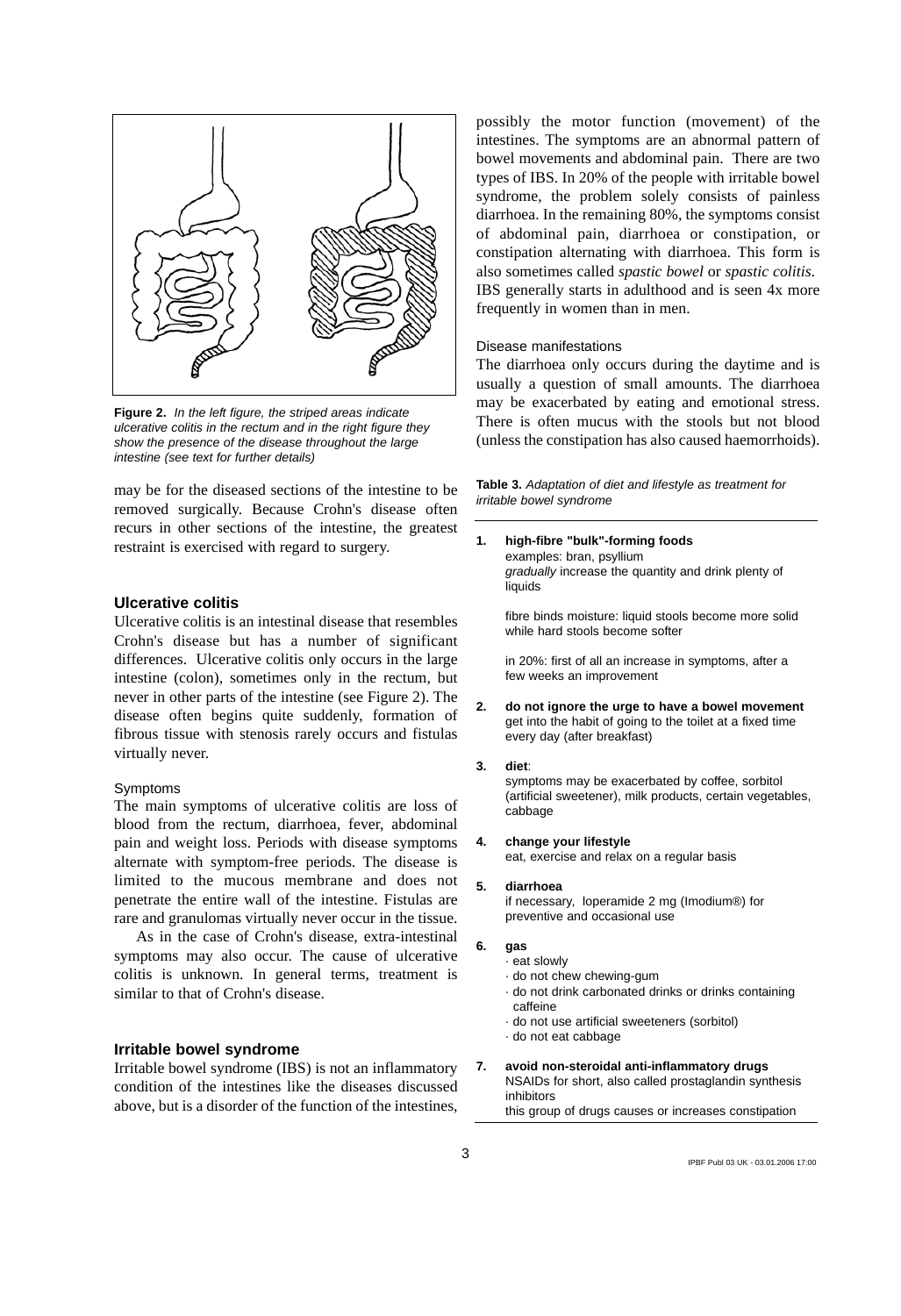| disease           | Crohn's disease                                                           | ulcerative colitis                                                                    | irritable bowel syndrome                                                                                                      |
|-------------------|---------------------------------------------------------------------------|---------------------------------------------------------------------------------------|-------------------------------------------------------------------------------------------------------------------------------|
| characteristics   | inflammation of large and/or<br>small intestines; skip lesions            | inflammation of mucous membrane<br>of rectum and/or large intestine                   | functional disorder of the<br>movement of the intestines                                                                      |
| features          | abdominal pain<br>loose stools<br>weight loss<br>anaemia (vit. $B_{12}$ ) | abdominal pain<br>diarrhoea<br>blood and mucus in stools<br>anaemia (iron deficiency) | abdominal pain<br>constipation and diarrhoea<br>mucus in stools<br>bloated abdomen<br>no weight loss<br>no diarrhoea at night |
| medical treatment | anti-inflammatory drugs                                                   | anti-inflammatory drugs                                                               | none                                                                                                                          |
| diet              | normal diet                                                               | normal diet                                                                           | high-fibre, bulk-forming foods<br>avoidance of certain foods if<br>possible                                                   |

**Table 4.** *A comparison of a number of characteristics of Crohn's disease, ulcerative colitis and irritable bowel syndrome*

The location and severity of the abdominal pain can vary, with occasional periods of painful cramp. The abdominal pain is exacerbated by eating and stress, but improved by breaking wind and by going to the toilet. The diarrhoea and abdominal pain of IBS are often at their worst in the morning. The patient goes to the toilet a number of times in succession and then no more for the rest of the day. There appears to be an increase in gas formation in the intestines in the form of wind and a bloated, rumbling abdomen. It is possible that there may in fact be no real increase, but simply that the upper sections of the intestines contain more gas and the lower ones less. 25-50% of the people with IBS also have stomach disorders in the form of a heavy, uncomfortable, burning sensation (dyspepsia), nausea and sometimes even vomiting.

### Cause

The cause of IBS is probably an abnormality in the control of the movement of the intestines by the nervous system. There are normally 6 peaks of electric activity in the intestines every minute, in the case of IBS there are only 3 a minute. Investigation of the intestines reveals no visible abnormalities. The diagnosis can only be made on the basis of the typical symptoms and if no abnormalities are found in intestinal investigations.

### **Treatment**

Treatment consists of adapting diet and lifestyle (Table 3).

# **A comparison of Crohn's disease, ulcerative colitis and irritable bowel disease**

The main differences have been summarised in table 4.

On the basis of signs and symptoms, it is not usually difficult for a physician to tell whether a patient has Crohn's disease, ulcerative colitis or irritable bowel syndrome, although the latter diagnosis also requires intestinal investigations just to be sure.

Weight loss, blood in the stools and diarrhoea at night indicate an inflammatory bowel disorder such as Crohn's disease or ulcerative colitis.

Alternating hard and soft stools with mucus, especially in the morning and never at night, without weight loss or blood in the stools, are more likely to indicate irritable bowel syndrome. In the case of patients with IBS, it is not only important to give advice on how to reduce the symptoms but also to discover the background to the symptoms so as to prevent unnecessary worry.

It is unclear why patients with IC have these gastrointestinal diseases or disorders more frequently than the general population, although - quite apart from the site of the problem (intestines against the bladder) - there are indeed similarities. These concern abnormalities in the movement of the smooth muscle tissue, the type of inflammation process and the occurrence of ulcers.

### **Painkilling/anti-inflammatory medication**

There are many types of medication with painkilling and/or anti-inflammatory properties. The most commonly known example is "aspirin", a so-called prostaglandin synthesis inhibitor.

It is particularly the prostaglandin synthesis inhibitors (PSIs) that can have undesirable effects on the intestines. This group may be subdivided into two groups: older PSIs that inhibit both the enzyme cyclo-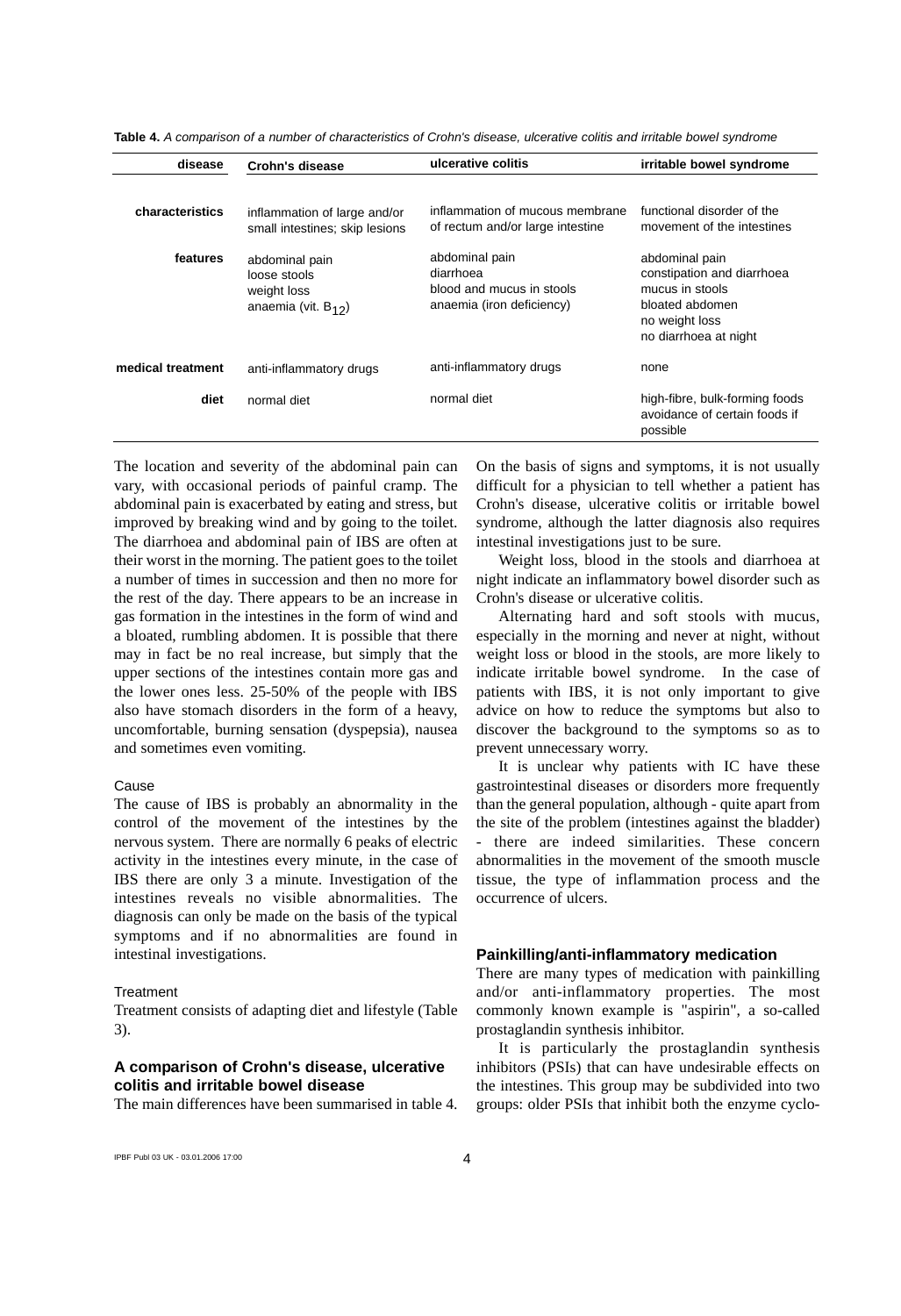

**Figure 3.** *Simplified schematic representation of the development of inflammatory symptoms and the processes affected by the prostaglandin synthesis inhibitors.*

oxygenase I (cox-1) and cyclo-oxygenase II (cox-2) and the more modern PSIs that only inhibit cox-2. This last group is often referred to as *coxibs*.

Table 5 shows the substance (generic, not brandnames) names of a number of PSIs, classified according to which enzyme they inhibit.1,2

Figure 3 shows how inflammatory symptoms develop and which processes are inhibited by the PSIs. When tissue damage occurs, arachidonic acid is formed from phospholipids of the membrane of leukocytes (white blood cells). Under the influence of the cox-1 and cox-2 enzymes, arachidonic acid is converted into other substances whose function

**Table 5.** *Examples of anti-inflammatory and painkilling drugs of the prostaglandin synthesis inhibitor type, classified according to which of the two enzymes cyclo-oxygase I or II (COX-1 and COX-2) they mainly inhibit.* 

| Inhibition of                                                                                                 |                                       |                                                                   |  |  |  |
|---------------------------------------------------------------------------------------------------------------|---------------------------------------|-------------------------------------------------------------------|--|--|--|
| cox-1 and cox-2                                                                                               | cox-2 greater<br>than cox-1           | selective cox-2                                                   |  |  |  |
| acetylsalicylic acid<br>indomethacin<br>ibuprofen<br>naproxen<br>piroxicam<br>tenoxicam<br>tiaprofenic acid a | diclofenac<br>meloxicam<br>nabumetone | rofecoxib <sup>b</sup><br>celecoxib<br>etoricoxib<br>valdecoxib b |  |  |  |

a tiaprofenic acid can sometimes cause IC-type bladder disorders and symptoms.

b withdrawn from the market

greatly differs. Cox-1 is responsible for the formation of substances that play an important role in the clotting (aggregation) of platelets, replenishment of the gastric mucous membrane and normal blood flow regulation in the kidneys. Cox-2 also plays a role in the kidney function, but mainly in connection with the formation of prostaglandins that cause inflammatory symptoms. Therefore, only inhibition of cox-2 is necessary to inhibit inflammatory activity. Since the older PSIs inhibit both cox-1 and cox-2, this means that in addition to the desired inhibition of the inflammation, undesirable effects also occur such as inhibition of the aggregation of platelets (result: impaired blood clotting), inhibited replenishment of the gastric mucous membrane (result: erosions and ulcers) and inhibited blood flow regulation in the kidneys (result: impairment of the kidney function in the case of a preexisting kidney disorder). The combination of damage to the gastrointestinal mucous membrane and impaired blood clotting can cause gastrointestinal bleeding. In the United States this causes 16,500 fatal gastrointestinal haemorrhages annually 3 and in the Netherlands an estimated 600-800 such cases.

The new, selective cox-2 inhibitors do not diminish the aggregation of platelets  $4$  and cause less frequent damage to the gastrointestinal mucous membrane. 5-11 This greatly reduces the risk of haemorrhages. A disadvantage is that they are more expensive than the older PSIs. However, if the total cost is taken into account (such as extra medication to protect the